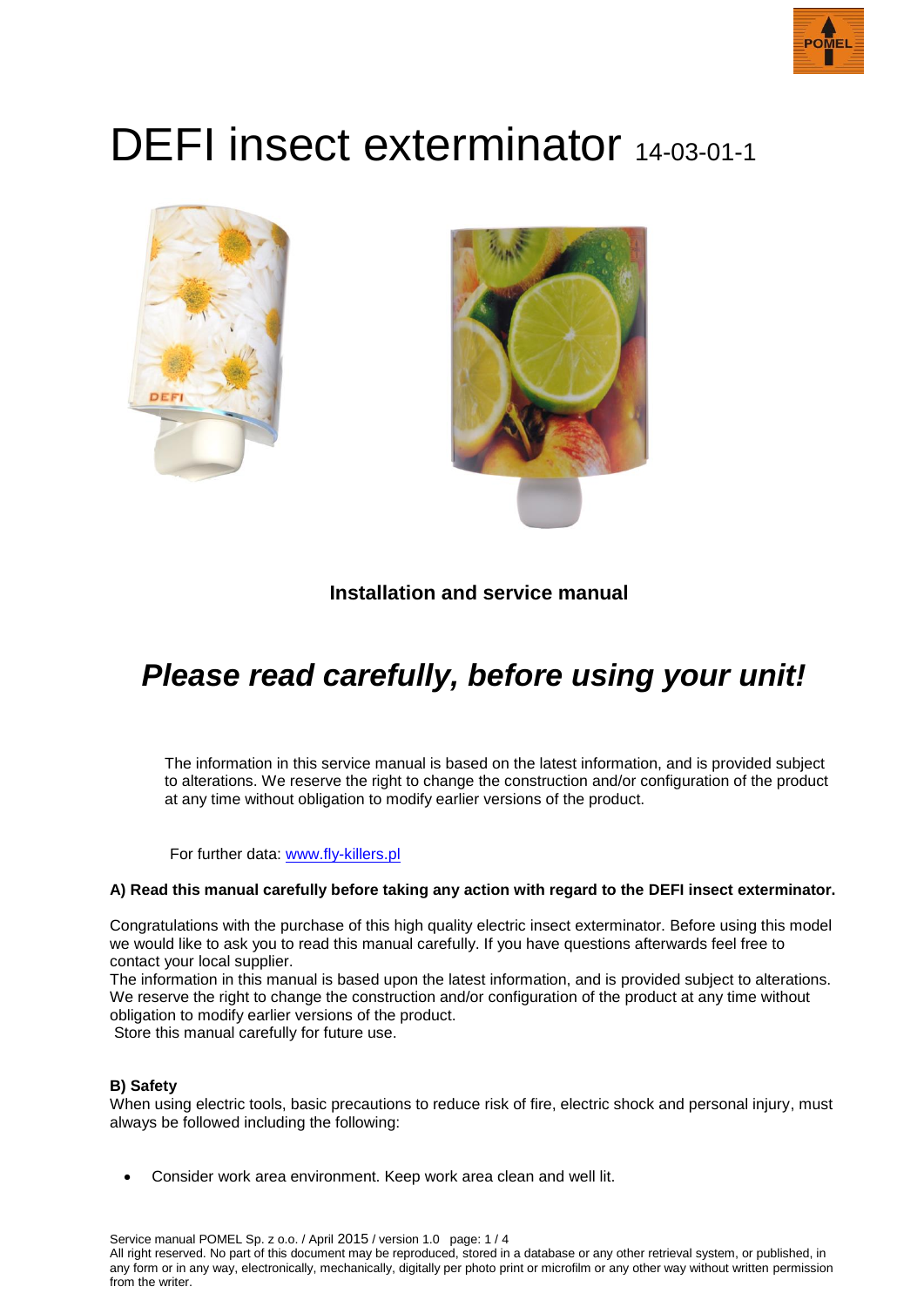

- The DEFI unit should be connected to the mains (230 or, respectively, 240V AC, 50Hz, unless otherwise specified)
- Do not use power tools in the presence of flammable materials.
- Do not abuse cable. Keep it away from heat, oil and sharp edges.
- Maintain fly control system with care. Keep the fly control system clean for better and safer performance. Follow instructions for lubricating and changing accessories.
- Disconnect mains, when not in use, before servicing, and when changing accessories or components.
- Make a habit of checking to see that wrenches and adjusting service tools are removed from the fly control system before turning it on.
- The use of any accessory or attachment other than recommended in these operating instructions or the catalogue may present a risk of personal injury.
- The fly control system complies with the relevant safety rules. Repairs should only be carried out by qualified persons using original spare-parts, otherwise this may result in considerable danger to the user.
- Use a safe mains connector with proper ground.
- Wiring in the fly control system meets safety standard EN 60335-2-59
- Always leave repairs (other than cleaning, glue board replacement or replacing the lamp) to your dealer/distributor.
- The light from the ultraviolet lamps is harmless to people and animals even after prolonged exposure.



*Note: In case of replacement of the lamps and/or the starters use components of the same specifications. Only use genuine spare-parts for service and maintenance*

#### **C) Receipt of equipment**

While unpacking, check for any signs of shipment damage and, if found, notify both transporter and supplier in writing within 7 days after receipt with full details of the damage that has occurred and retain the equipment and packing materials for inspection. Check that all parts have been received as ordered. Make sure that all packaging is removed from the machine before use.

#### **D) Installation**

To achieve maximum effectiveness, the following installation notes must be considered:

- Choose a place where the unit can be reached and cleaned easily.
- Avoid obstacles, which limit the possibility for the insects to reach the apparatus.
- Avoid draught by fans or air shafts and avoid direct sunlight.
- Use good quality mounting material.
- Use a safe mains connector with ground.



*Note: fly control systems may never be hung directly above uncovered food!!*

#### **E) Maintenance**

The fly control system requires no maintenance other than cleaning, changing of the glue board and lamp replacement.

#### *1) Cleaning*

- a) Disconnect the device from the mains.
- b) Wipe the front grid and casing clean with a damp cloth or one moistened with methylated spirits.

Service manual POMEL Sp. z o.o. / April 2015 / version 1.0 page: 2 / 4 All right reserved. No part of this document may be reproduced, stored in a database or any other retrieval system, or published, in any form or in any way, electronically, mechanically, digitally per photo print or microfilm or any other way without written permission from the writer.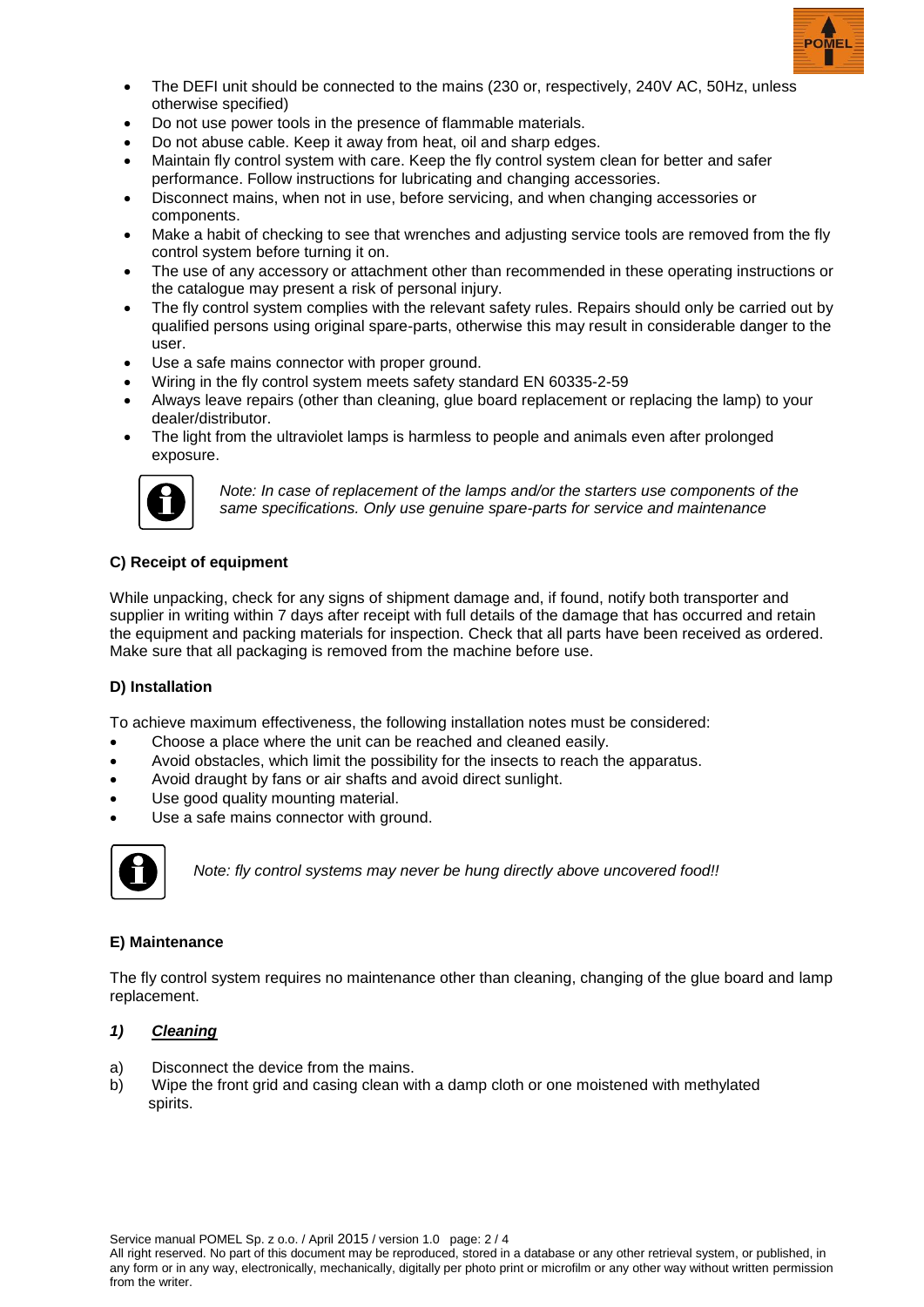

#### *2) Changing the glue board*

- a) Glueboard is located behind front of the unit
- b) Take the old glue board away and place new glueboard inside the of the unit
- c) Protective sheet from new glueboard must be removed before the insert into unit.

#### *3) Lamp replacement*

We recommend to replace the UV-A lamp once every year before the main insect season starts:

The lamps should in any case be replaced after 9,000 burning hours.

- a) Disconnect the device from mains.
- b) Pull up used lamp from lamp holder.
- c) Place new lamps in the lamp holder, mind to the pin connectors

#### **F) Specifications**

Specifications of the unit are outlined below:

| Technical name            | : DEFI insect light trap                                    |
|---------------------------|-------------------------------------------------------------|
| Area coverage $(m^2)$     | : 30 square meter per unit                                  |
| Light source (W) (UV-A)   | : 1 x 11 watt shatterproof UV-A lamp                        |
| Type of UV lamps          | : UV Lamp RoHS certified                                    |
| Electrical supply (V)     | $: 220 - 240.$                                              |
| Catch specifications (V)  | : by means of long life glue board                          |
| Power consumption (W)     | :15                                                         |
| Weight (kg)               | : $1,0$                                                     |
| Material                  | : ABS plastic base with steel frame and plastic front       |
| Glass protection          | : shatterproof tubes included with 95% UV-A transparency    |
| Degree of protection (IP) | : IP 20 (drip proof)                                        |
| Guarantee                 | : 2 years return to base                                    |
| Int. building norm        | : acc. EN 60335-2-59 int. standard for insect exterminators |
| Lamp life time (h)        | : 9000                                                      |
| Dimensions (L*D*H)        | $:300 * 200 * 100$ mm                                       |
| CE-approval               | : yes                                                       |
| Mounting position         | : wall mounted, free standing                               |
| Cable                     | $:$ included $EU$                                           |
| Packaging                 | : neutral cardboard box included                            |
| Manual                    | : enclosed with the unit in English                         |
| Service                   | : unit can be serviced without special tools                |

#### **G) Construction parts**

Table 1: Descriptions parts

| <b>Description</b>            | Pc / set |
|-------------------------------|----------|
| Plastic casing                |          |
| Front frame steel             |          |
| <b>UVA Lamp</b>               |          |
| Design paper front in plastic |          |
| ballast                       |          |
| Lamp holder                   |          |
| glue board                    |          |
| mains plug                    |          |

Service manual POMEL Sp. z o.o. / April 2015 / version 1.0 page: 3 / 4

All right reserved. No part of this document may be reproduced, stored in a database or any other retrieval system, or published, in any form or in any way, electronically, mechanically, digitally per photo print or microfilm or any other way without written permission from the writer.